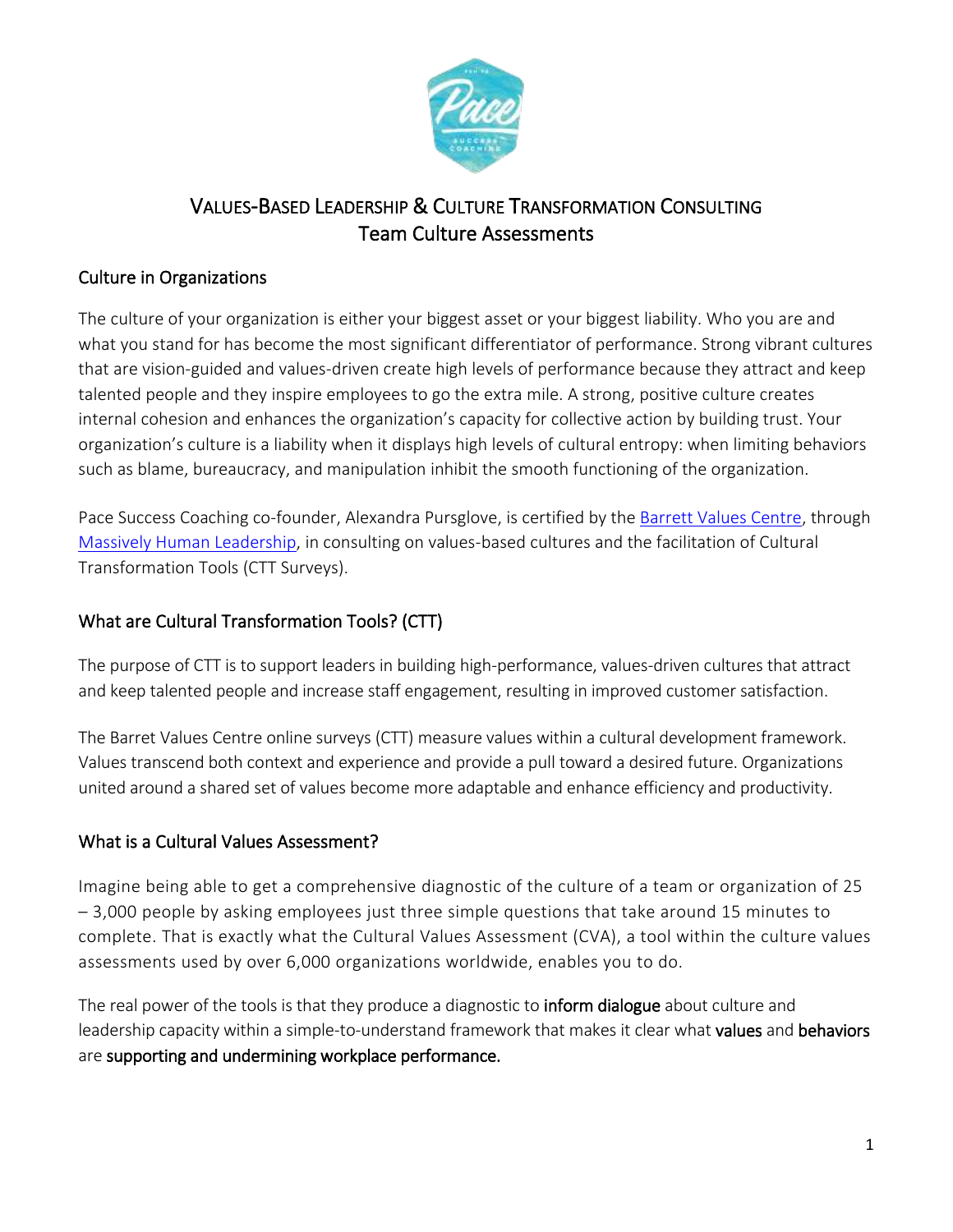#### Key Benefits:

- The CVA provides you with detailed understanding of the personal motivations of employees, their experience within your organization, and the direction that will increase employee engagement.
- The CVA also identifies sources of "Cultural Entropy" within the group *Cultural entropy is the amount of energy in an organization that is consumed in unproductive work. It is a measure of the conflict, friction and frustration that exists within a team or organization.*
- The CVA provides a **road map** for achieving high performance within the group.
- CVA results can generate deep, meaningful conversations about the purpose, priorities and strategy of the team and the well-being of all stakeholders.



The Cultural Values Assessment (CVA) provides access to the intangible cultural factors effecting performance and provides the metrics to show how to align the unique winds and currents in the identified section of your organization. The CVA gives managers the metrics to manage culture, increase employee engagement and leverage performance.

# Our Approach

At Pace Success Coaching, we understand that no organization has the same culture or structure. We will use our understanding of the fundamental principles of culture development to co-design our programs with you to meet your specific needs. Your organization's culture is the distinctive success factor in today's high-tech, interconnected world and we will work with you to deepen your ability to consciously manage your greatest intangible asset.

To ensure our work is grounded in reality, we will work with you to clarify requirements and desired outcomes. These will be documented, at the start of our working relationship, in a Client Engagement Outcomes Charter which captures our mutually agreed upon intentions and expectations.